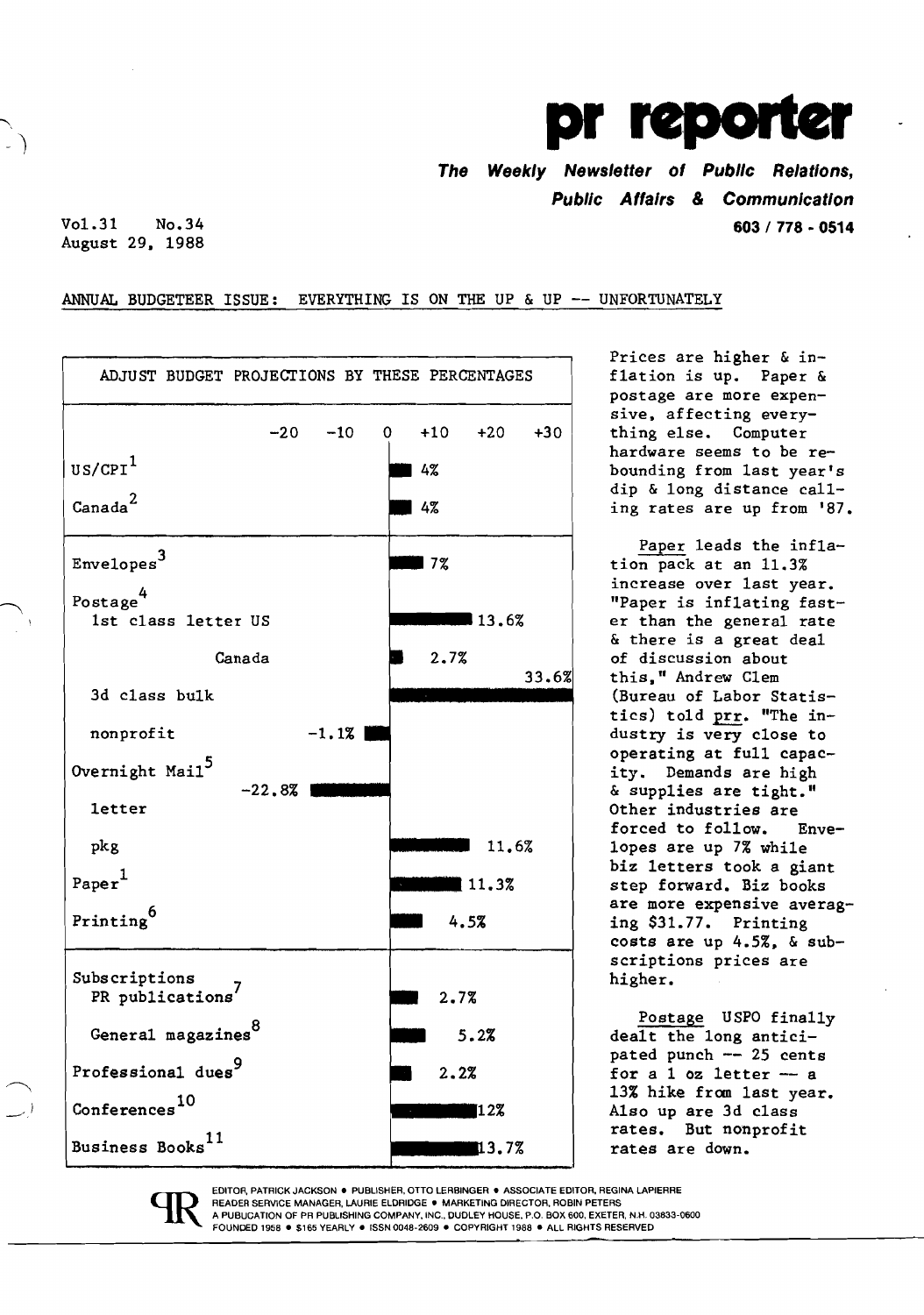Advertising<sup>12</sup>  $-20$   $-10$  0  $+10$   $+20$   $+30$ TV daytime network -3.4% TV nighttime network 15.9% Spot tv  $\overline{\phantom{0}}$  5.9% Network radio  $3.2%$ Spot radio 4% Newspapers 6% Consumer mags 4.7% Business pub'ns 1.9% Yellow pages 5.2% Airline Fares<sup>1</sup>  $2.4%$  $Meals<sup>1</sup>$  $4.2%$  $Loging<sup>13</sup>$  $13.8%$ <sup>13</sup> Auto Travel **\_.9%**  Business Letters<sup>14</sup> personally dictated **EXECUTE:** 6% machine dictated 15% Long Distance (Domestic) Calls **1988 AT&T**<sup>15</sup>  $MCI<sup>16</sup>$  -16.4% Newswires<sup>17</sup> and the set of the set of the set of the set of the set of the set of the set of the set of the set of the set of the set of the set of the set of the set of the set of the set of the set of the set of the se Newsclipping<sup>18</sup> Newsclipping<sup>10</sup><br>B'cast monitoring<sup>18</sup>  $\frac{18}{25}$  10% Computer Hardware<sup>19</sup> Microcomputers 2% Minicomputers -.8% Mainframes  $\blacksquare$ .5%

Overnight Mail Perhaps to ease the blow of increased postage, US Express Mail has come down in price - \$8.75 for an overnight letter -- \$2.00 less<br>than last year. Seems than last year. to be the bargain, but remember that there is no pick up, & payment must be made up front. Second best bet offered by Puro1ator at \$13.75. Emery & Federal Express are \$14.00 -- tho all offer specials to good customers. For 2 1b packages, Express Mail is up to  $$12.00 - $1.25$ more than '87. The other couriers have kept the same prices.

Newswire Services are up, but are offering more. Betty Tai of PR Newswire attributes 12% hike to the addition of over 100 more circuits.

Advertising A funny year -- especially network tv. Elections, Olympics, writer's strike, Black Monday & cable crunch threw off predictions of how much networks could charge. Results are not too dramatic a difference since '87. Daytime network ad rates again lower while nighttime increased 5.9%, up from 3.2% in '87. Newspaper advertising again takes a leap of 6%, tho slightly less than last year's 6.5% jump.

Computer Hardware Tho it dipped in '87, this industry is raising prices again. Only minicomputers are down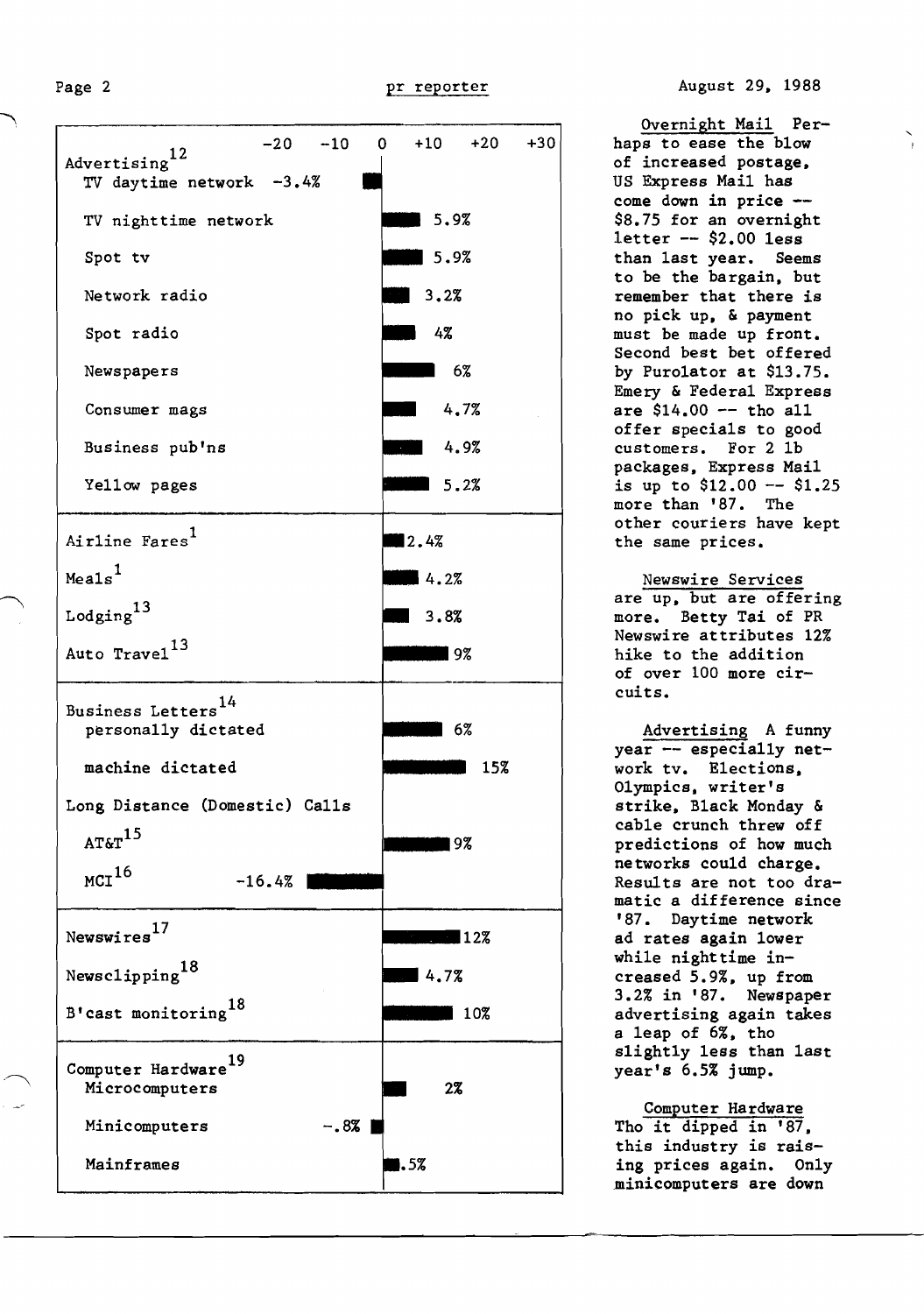(slightly). Micros & mainframes are up 1.9% & .5%, respectively.

Computer Software Impossible to gauge due to constant changes & modifications.

Photography "No real increase," according to Helen Canavan, American Society of Magazine Photographers. Most services -- for annual reports, brochures, in-house publications, film strips, slide shows, etc.-- fall in a range of \$801-\$1600 per day & have for years. "The rates photographers are applying now are similar to what they charged in 1984."

Travel & Accommodations are costing more. Meal prices have increased 4.2%. Air travel between US cities is up 2.4%. Cost per mile of auto travel is 28 cents up from 25.17 cents in '87. Hoteliers are raising rates. averaging \$80.00 for 4 adults -- \$3.00 more than last year. Business travelers know the \$200 room is becoming more common but so are \$50 rooms in some all-suite hotels.

Conferences are more expensive by an average of \$50.00 in adjustment to the higher costs of everything else.

Dues are up slightly, CPRS being the only one to raise rates -- \$243 to \$255. ''We raise them every year about 5%." a CPRS source told prr.

 $-$  SHUFFLE OFF TO BUFFALO  $-$ 

... for your next conference or convention. Study shows it & Roanoke, Va. tie for the title of cheapest cities for business travel. Over double in price is NYC. topping the list of most expensive & far outdistancing runners up Boston & D. C.

Buffalo

Roanoke. Va \$108.20

Rochester, Minn \$122.24

Average Daily Costs (biz district hotel room, 3 meals & rental car)<sup>20</sup>

The Heavy Seven The Seven Cheapest

NYC Boston \$276.24 \$239.60 D. C. \$231.37 Spokane. Wa \$121. 82 Chicago \$214.75 Springfield. Minn \$123.24 Phila \$214.45 Corpus Christi \$127.83 Stamford, Ct

Average: \$158.08

SOURCES: 1) Bureau of Labor Statistics. 2) Statistics Canada. 3) Massachusetts Envelope Company. 4) US Postal Service. 5) Federal Express. Purolator Courier. Emery. 6) Graphic Arts Monthly. 7) Average price changes in 6 publications. 8) Magazine Publisher's Ass'n, 9) Average of CPRS, IABC, PRSA dues, 10) Average of CPRS. lABC. PRSA nat'l conference fees. 11) Publisher's Weekly. 12) Marketing & Media Decisions, Aug '88. 13) AAA. 14) Dartne11. 15) AT&T. 16) MCI. 17) PR Newswire. 18) Burre11e Press Clipping Bureau. 19) Computer & Business Equipment Manufacturers Ase'n. 20) Corporate Travel Magazine